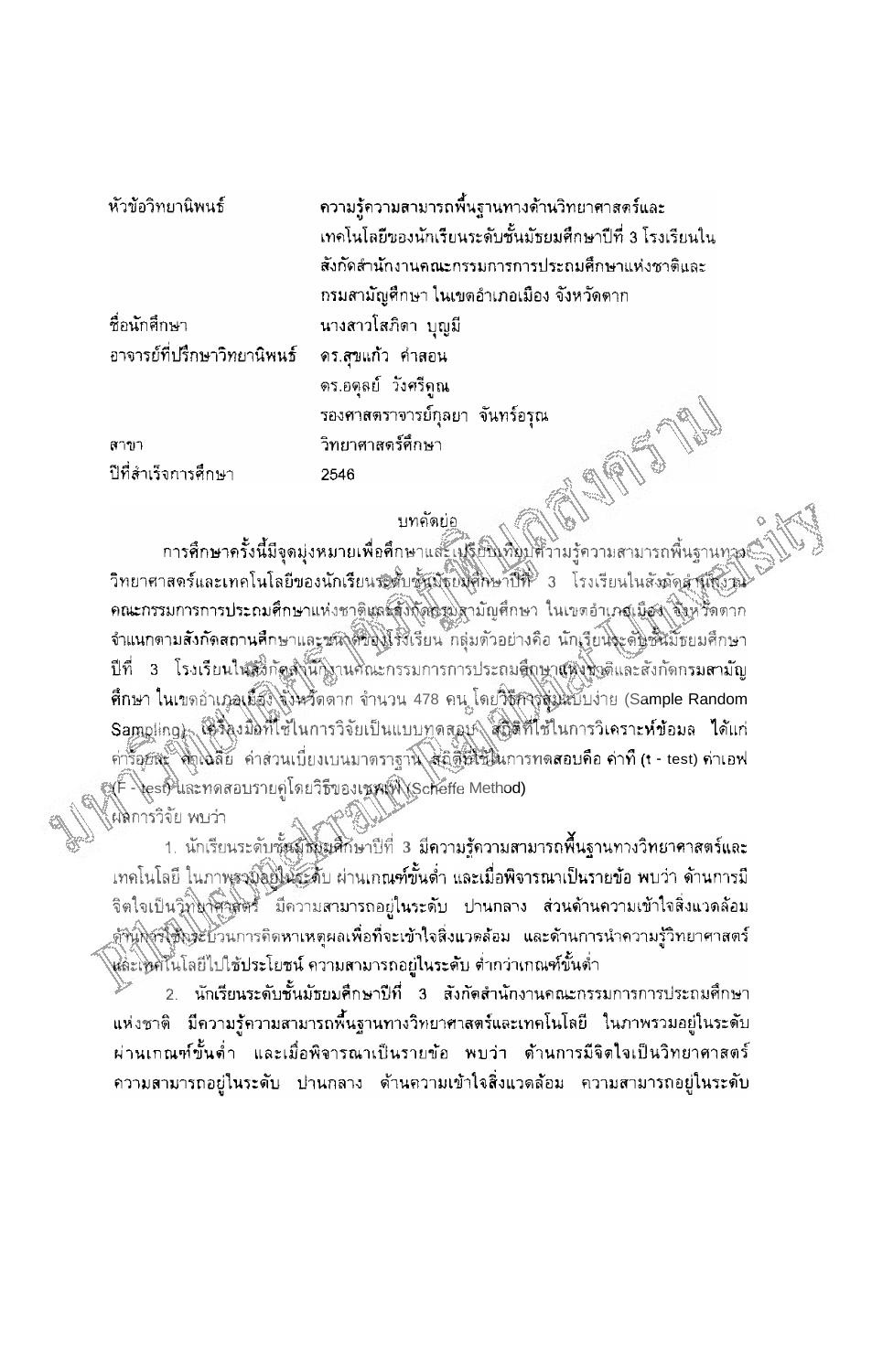้ผ่านเกณฑ์ขั้นด่ำ ส่วนด้านการนำความรู้วิทยาศาสตร์และเทคโนโลยีไปใช้ประโยชน์ และ ด้านการใช้กระบวนการคิดหาเหตุผลเพื่อที่จะเข้าใจสิ่งแวดล้อม มีความสามารถอยู่ในระดับ ดำกว่าเกณฑ์ขั้นดำ

3. นักเรียนระดับชั้นมัธยมศึกษาปีที่ 3 สังกัดกรมสามัญศึกษา มีความรู้ความสามารถ พื้นฐานทางวิทยาศาสตร์และเทคโนโลยีในภาพรวมอยู่ในระดับ ผ่านเกณฑ์ขั้นต่ำ และเมื่อพิจารณา เป็นรายข้อ พบว่า ต้านการมีจิตใจเป็นวิทยาศาสตร์ และด้านความเข้าใจสิ่งแวดล้อม ความสามารถ ้อยู่ในระดับ ปานกลาง ส่วนด้านการใช้กระบวนการคิดหาเหตุผลเพื่อที่จะเข้าใจสิ่งแวดล้อม และด้าน การนำความรู้วิทยาศาสตร์และเทคโนโลยีไปใช้ประโยชน์ มีความสามารถอยู่สินชิงตับ ต่ำกว่าเกณฑ์ขั้นต่ำ

4. นักเรียนระดับชั้นมัธยมศึกษาปีที่ 3 โรงเรียนในสังกัดสำนักโปเศิณะกรรมการ การประถมศึกษาแห่งชาติ ที่ขนาดต่างกัน มีความรู้ความสามชัดพื้นรู้ในทางวิทยาศาสตร์และ เทคโนโลยี แตกต่างกันอย่างมีนัยสำคัญทางสถิติที่ระดับ 05\

5. นักเรียนระดับชั้นมัธยมศึกษาปีที่ 3 โรงเงือนในสมดุตกรมสามัญศึกษา ที่ขนาดต่างก็นั มีความรู้ความสามารถพื้นฐานทางวิทยาศาสตร์และโทคในโลยี แตกต่างกันอย่างมีนัยสำคัญทั่ว สถิติที่ระดับ 05 TAMLE RAND CAR CAR

AND CONTROLL

MEOD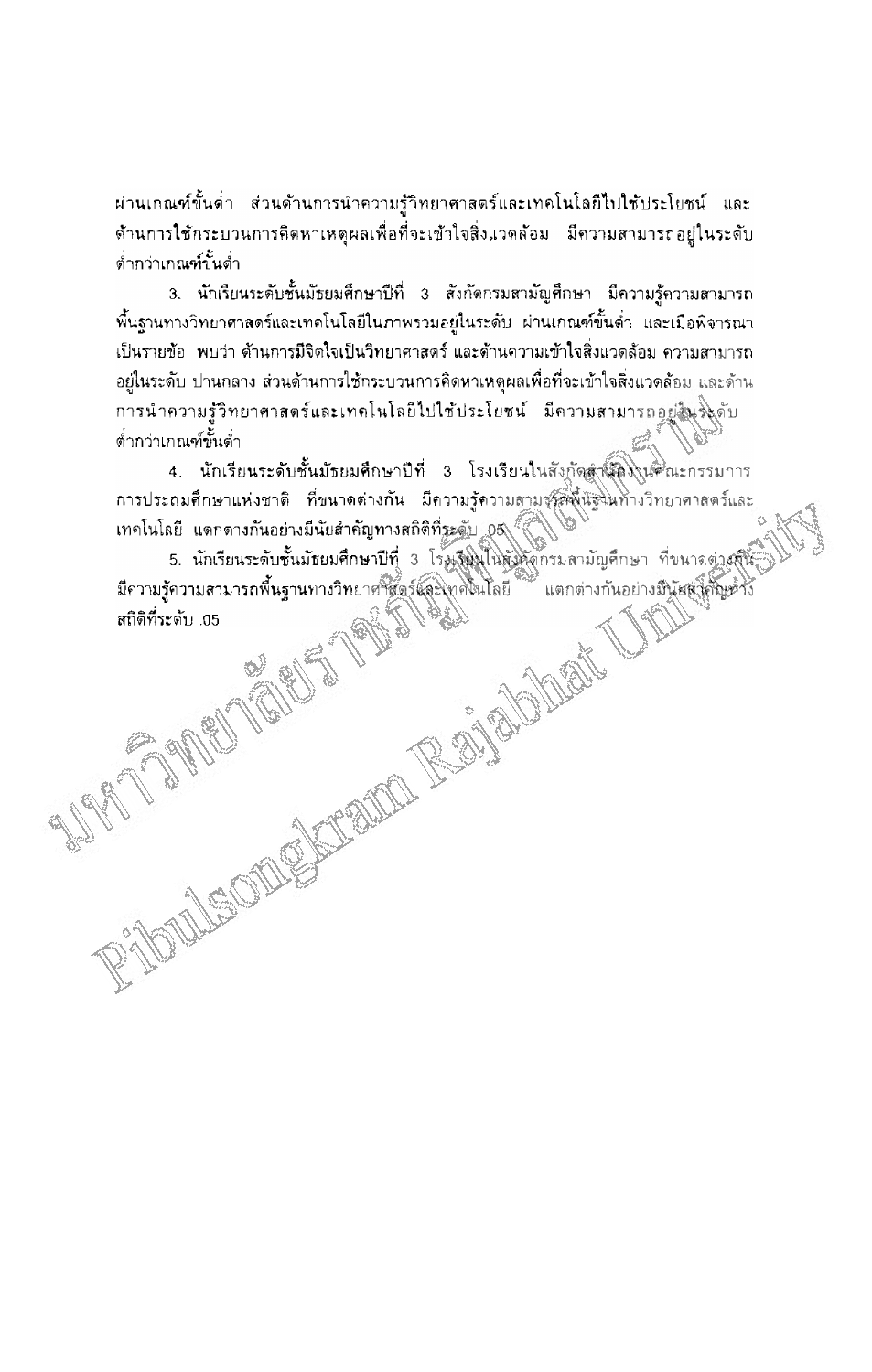Title SCIENTIFIC AND TECHNOLOGY LITERACY OF MATWAYOMSUKSA 3 STUDENT FROM SCHOOLS' OFFICE OF THE **NATiONAL** PRIMARY EDUCATION COMMISSION AND SCHOOLS' DEPARTMENT OF GENERAL EDUCATION **IN AMPHOE** MUANGTAK, TAK Author **MissSopida** Boonrnee Advisors **Or. Sukkaeo** Kamsom Dr. Adul Wangsri!:oon **Associate** Professor Kunlaya Chanarron Field Science Education Year 2003

## ABSTRACT

Scientific and Technology Literacy of mathayomsuksa 3 student from schoots office of the National Primary Education commission and school Department of General Education in Amphoe Magnetek, Tak. Amount 478 students. Province by Sample Random Sampling. Research instruments test. The data obtained from the tests were statistically analyzed by percent, mean, standard deviation, t - test, F - test and Scheffe Method.

Research findings were as follows;

1. Matayomsuksa 3 students have the scientific and technological literacy in the minimum **passing** score i.e **the spirit** of science the understand of the environment ; the process of rational inquiry by which understanding of the environment was In below the minimum passing **srnre and** the application of knowledge and skill in science for tbe benefit of mankind was in below the minirium passing score too.

2. **Matayomsuksa** 3 students from schools' **office** of the National Primary Education commission have the scientific and technological literacy in *the* minimum passing score 1.e the spirit of science was in the middle passing score; the understand of the environment was in the low passing score; the application of knowledge and skill in science for the benefit of mankind and the process of rational lnqulry by which understanding of the environment *were* in below **the** minimum passing score.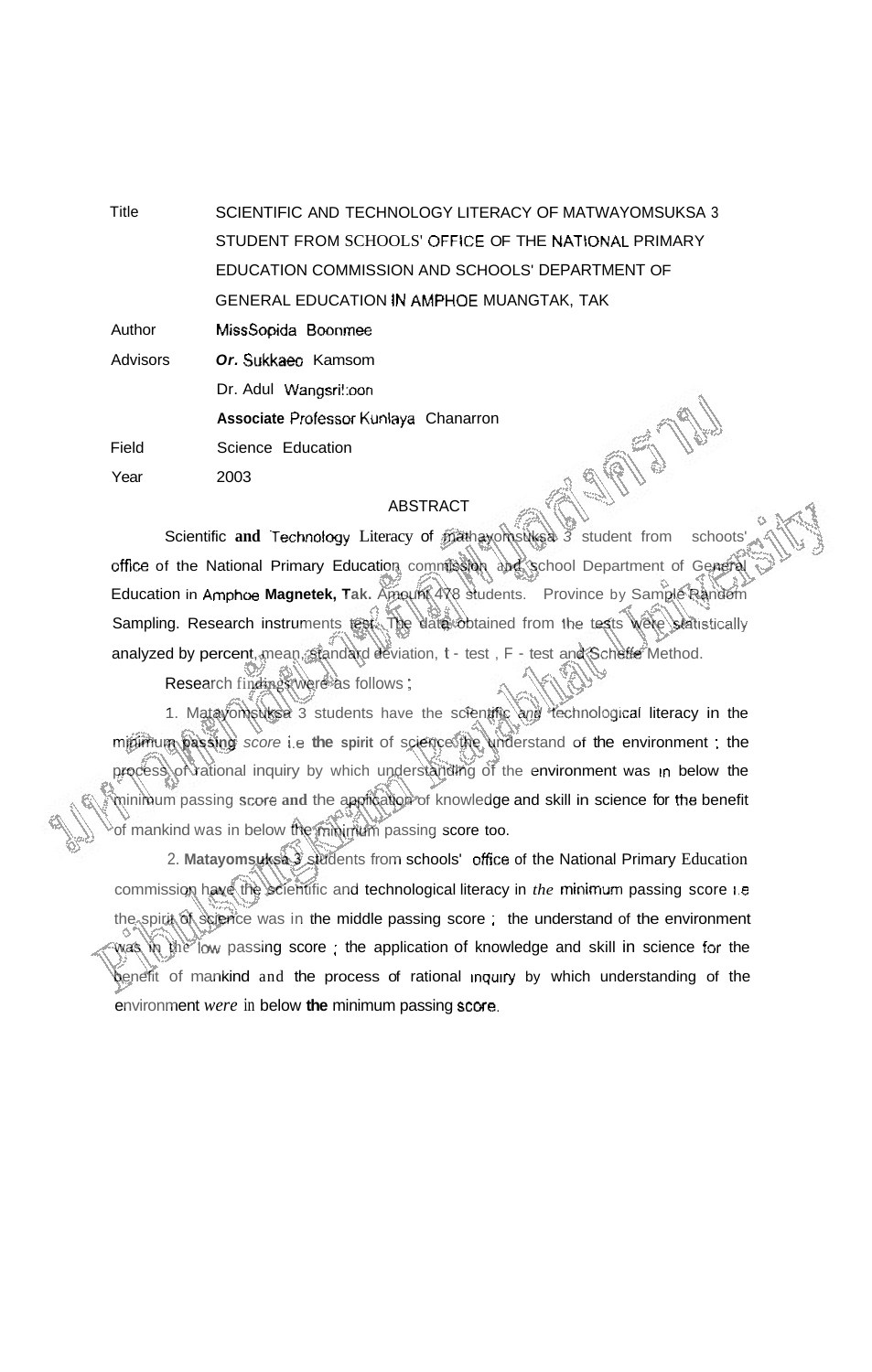3. Matayornsuksa 3 students from schools' Department of General Education have the scientific and technological literacy in the minimum passing score i.e the spirit of science was in the middle passing score; the understand of the environment was in the middle passing score ; the process of rational mquiry by which understanding of the environment and the application of knowledge and skill in science for the benefit of mankind were in below the minimum passing score

4. Students from different size schools' office of the National Primary Education commission have the scientific and technological literacy at the significant level .05

5. Students from different size schools' Department of General Education have the scientific and technological literacy at the significant level of **05.**